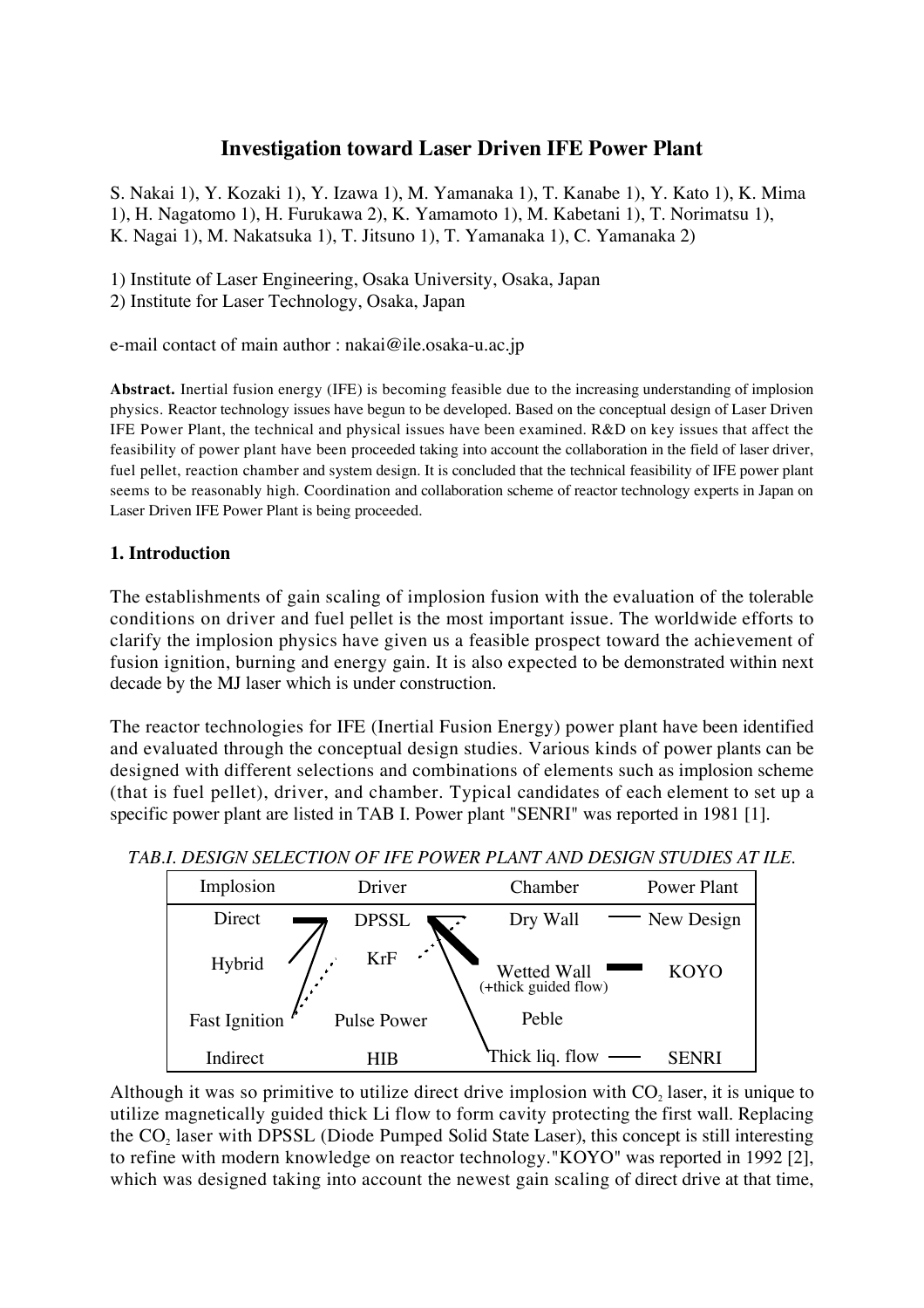and the progress and perspective of DPSSL technology. A wetted wall that is formed with seeped out LiPb layer from guided flow in woven SiC pipes is the key concept of the chamber. The feature of system design of KOYO is the arrangement of multiple chambers to one driver. This gives us wide flexibility in optimizing the system design. The key elements of KOYO have been developed and investigated with a world widecollaboration [3].

Fast ignition concept has interesting feature in power plant design. That is high gain with relatively small drive laser energy and smaller energy release. Instead, higher repetition is required to get reasonable average power of electricity. Dry wall concept of reaction chamber has been begun to be reexamined for the fast ignition concept and also for the central ignition concept.

Technologies for IFE power plant spans over wide fields of engineering. Nation wide collaborative system such as R&D network or virtual laboratory, together with an international coordinated research program will be effective and beneficial for the progress of the IFE and also for related experts. The Japanese activities and international relation in the IFE reactor technologies are reviewed.

## **2. Driver 2.1 DPSSL Development**

A diode pumped solid state laser (DPSSL) is a promising candidate of reactor driver for IFE. We have newly designed a DPSSL driver HALNA 1k (High Average-Power Laser for Nuclear-Fusion Application) based on a water-cooled zig-zag path slab amplifier module, which can deliver 10 kJ output energy at 350 nm with 12 Hz repetition.

A 10 J x10 Hz module,HALNA 10, has been constructed to investigate and confirm the technical key issues of this concept of DPSSL such as thermal effects, beam quality, energy flow and efficiency, and life of key elements such as cooling surface, laser slab, and diode. It can be scaled up as shown in Fig.1 to reach to a 10 kJ x 10 Hz module which consists of 15 beamlet with phase coupled beam combining.

The details of 10 J x 10 Hz module and its first results are reported by M. Yamanaka at IAEA-CN-77-IFP/03 in this meeting [4]. The progress of single shot based laser for ICF research and high average power laser with repetitive operation of IFE power plant is shown in Fig.2.

## **2.2 Uniformity Improvement for Solid State Laser Driver**

The applicability of solid state laser as to the reactor driver strongly depends on the capability to achieve uniform irradiation onto the fuel pellet for its stable implosion. Several important concepts and technologies for a better irradiation are under investigation such as pulse shape control with PCL (partially coherent light) foot and coherent main pulse, and phase and spectral control of high power main beams.

Fuel pellet design in conjunction with the driver specification for a better fusion implosion is one of the most important issues in the near future for the laser fusion energy development. Better uniformity than 1 % can be expected with increasing beam number and spectral width of glass laser. Figure 3 shows some combination of driver beam and fuel pellet structures [5] to mitigate driver nonuniformity for uniform implosion.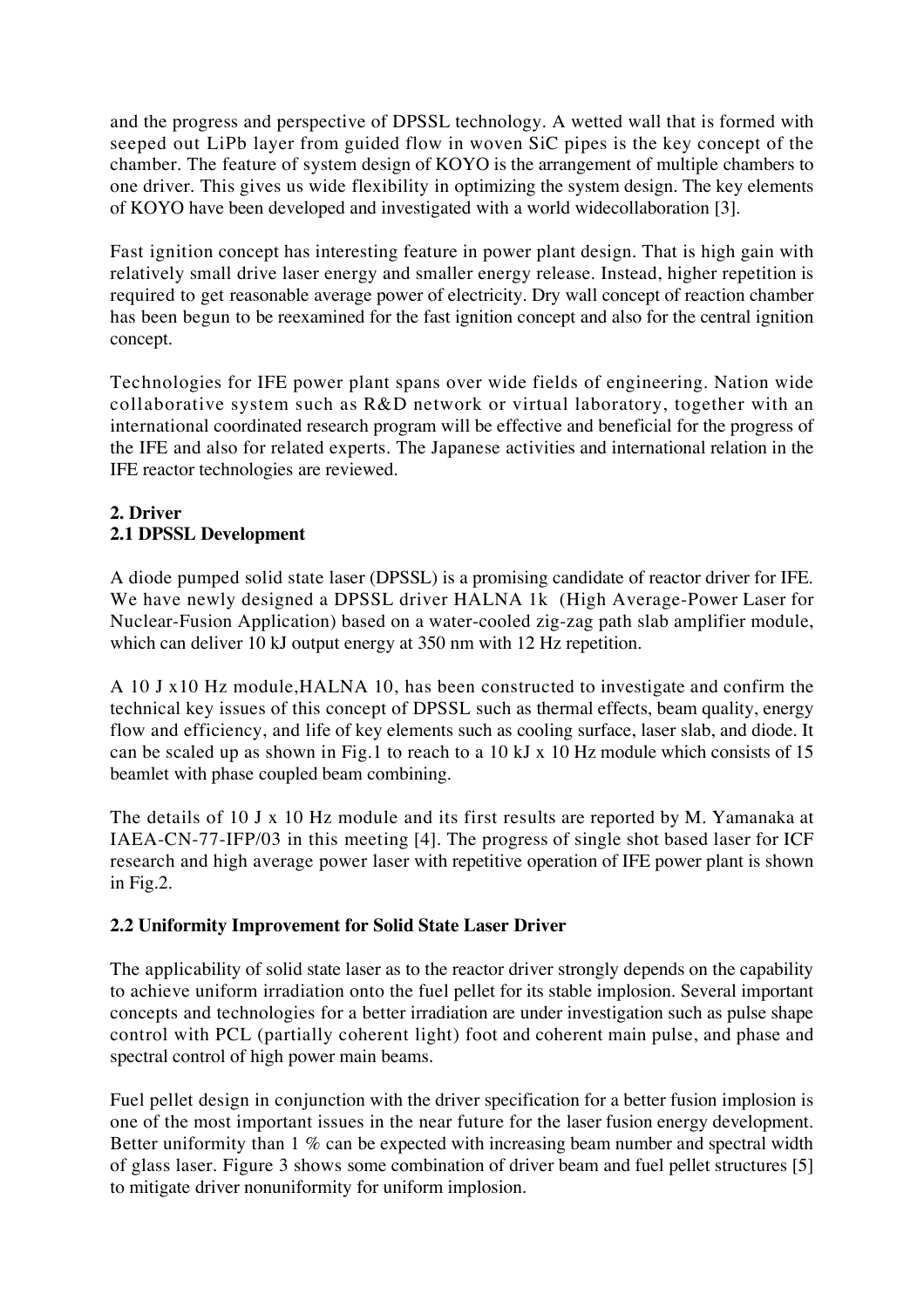

*Fig.1 Development plan for reactor driver module of 10 kJ x 10 Hz starting from equivalent mini-module of 10 J x 10 Hz .*



*Fig.2 Progress of ICF and IFE laser drivers.*

#### **3. Reaction Chamber 3.1 Evaporation, Condensation, and Clearing of Wetted Wall Chamber**

The evaporation and following condensation of LiPb were investigated for estimating the recovery time of the chamber vacuum in KOYO design study. The evacuation speed of the chamber was calculated as a function of the chamber radius, and it was within 0.1s to be evacuate to 0.5 mTorr for the radius of 4 m. The condition for the generation of LiPb mist was also investigated, and if the gas pressure is less than 10 mTorr at the gas temperature of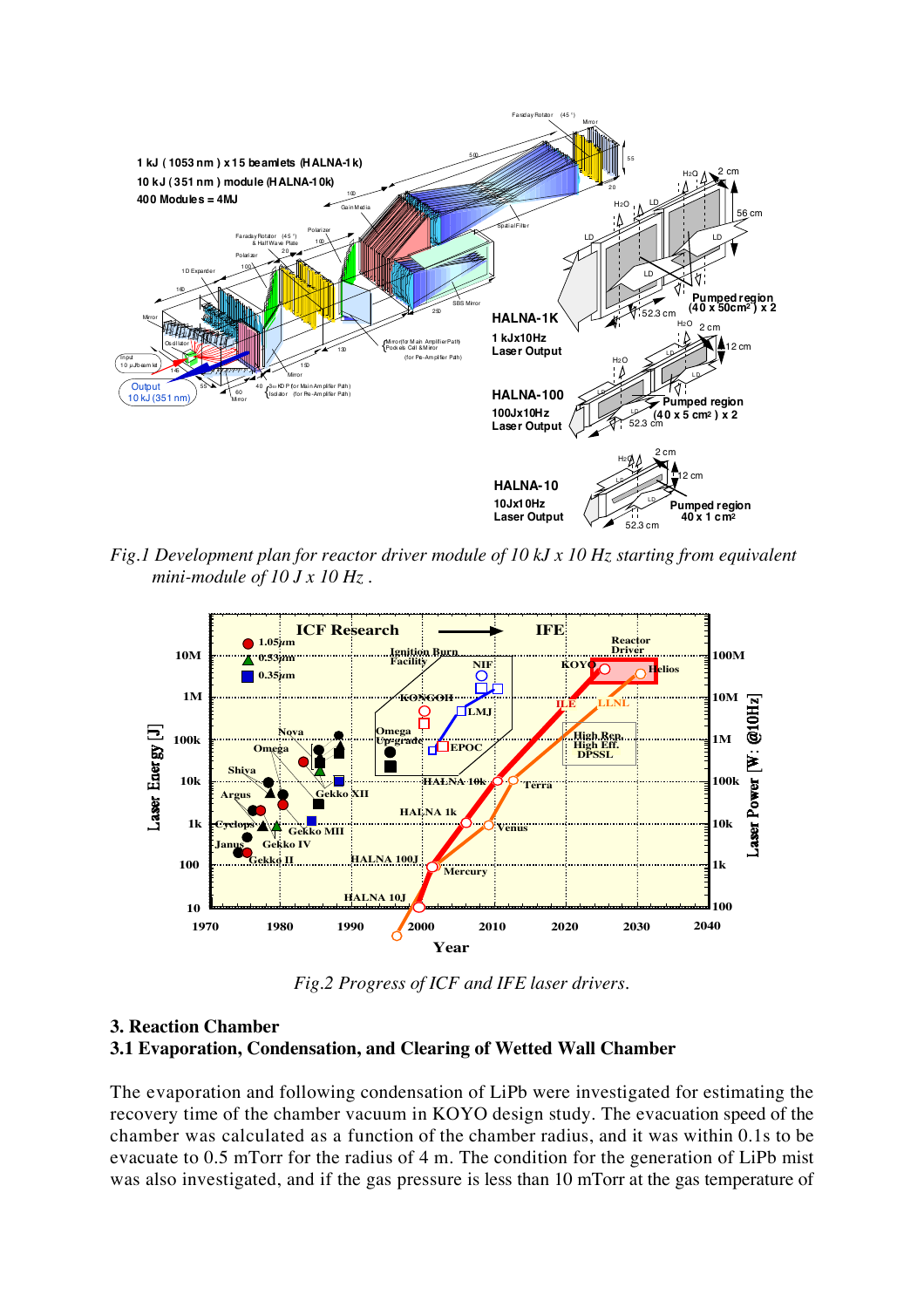1000˚K, the mist would not be generated. For the dynamic analysis in high vacuum region better than 10 mTorr, we developed a simulation code, in which the Boltzman equation is solved with the Monte-Carlo analysis for the particle dynamics. The detailed dynamic behaviors including gas flow and wall particle interaction are now investigated with this code, and reported by Y. Kozaki at IAEA CN-77-FTP1/27(R) in this meeting [6].





*Fig.3 Combination of various fuel pellet and Fig.4 Integrated Reactor Engineering structure of driver radiation to mitigate R&D for IFE power plant. he effect of drive nonuniformity.*

## **3.2 Reexamine the Dry Wall Concept**

If the dry wall chamber can contain the repetitive micro-explosions which release reasonable average fusion power for longer period than several years, we can design very attractive power plant with less ambiguity on liquid wall chamber.

Following to the implosion and fusion explosion of a fuel pellet, a successive pulse energy flow hits the first wall of the chamber. They are reflected or scattered laser light, X-ray from fusion plasma, neutrons, and the plasma debris. The energy spectrum and pulses shape of each energy species for typical high gain implosion are estimated with burning simulation code. The dynamic responses of several dry wall materials such as C, V, Fe, and Ta are analyzed to examine the possibility to be used as the first wall of a reaction chamber.

The dry wall seems to survive against the energy fluxes of laser light, X-ray, and neutrons emitted from moderate fusion explosion with reasonable separation of the first wall. The heating and sputtering of the wall surface by plasma debris need more investigations to clear the response and life of the first wall. It should be noticed, however, that a distributed magnetic field or low-pressure gas in the cavity could mitigate the plasma flow hitting the wall for a longer life of a wall.

The capability of higher repetition of a dry wall chamber, together with multiple chamber concepts, can reduce over all cost of power plant by increasing the utility of the expensive laser driver. We are now proceeding detailed evaluation of the dry wall chamber and conceptual design of a laser driven dry wall power plant as shown in TAB.I.

## **4. Fuel Pellet**

Precision fabrications of plastic fuel pellet to contain fuel inside have been well developed [T. Norimatsu : IAEA-CN-77-FTP/07] [7]. The DT fuel layering technologies are under